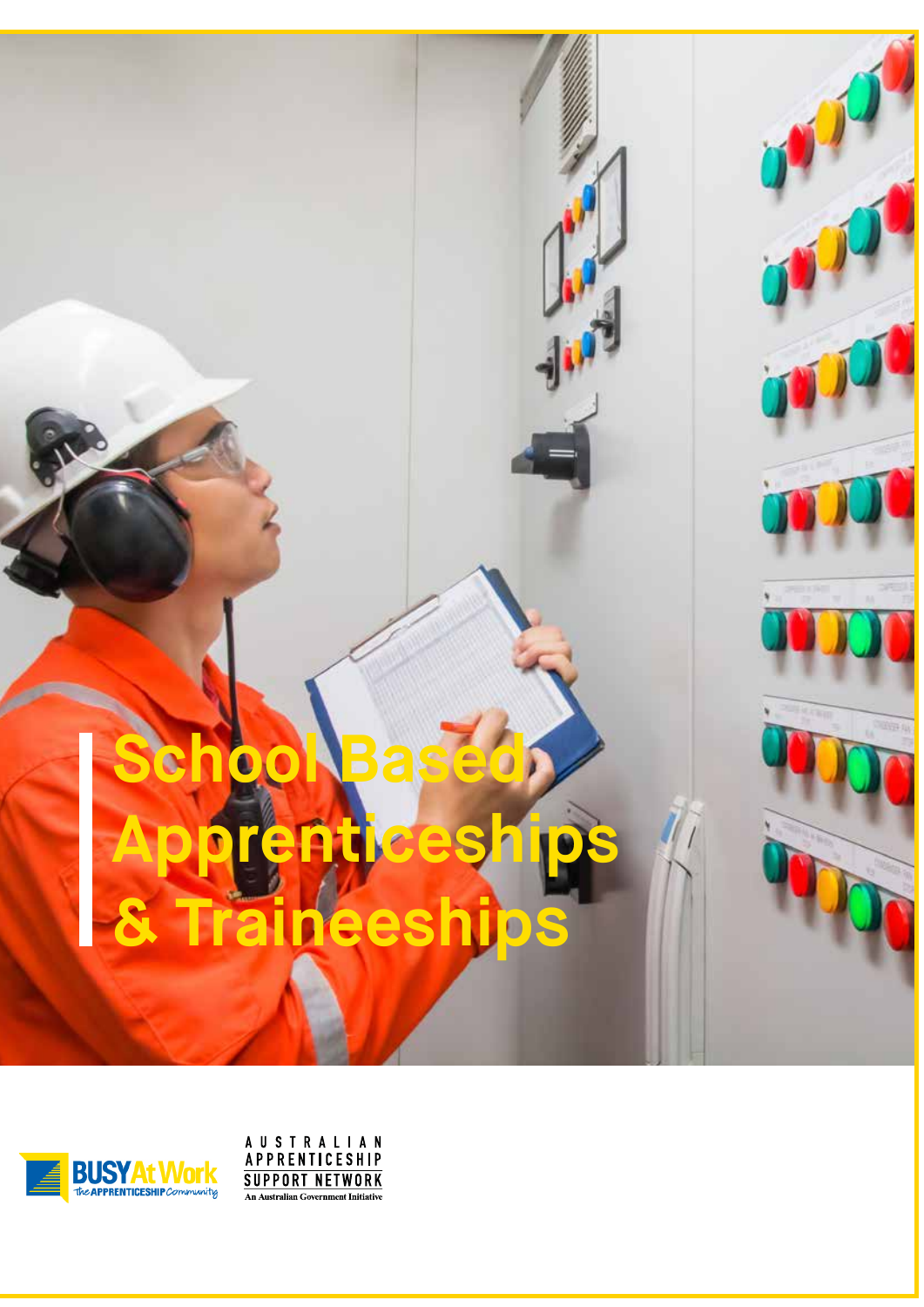## **Jump-start your career...**

## with a school-based apprenticeship or traineeship

A school-based apprenticeship or traineeship allows you to build an employment history before you even leave school. This can give you a head start with workplace knowledge and skills that can really take you places.

Once you have finished school, whether you enter the workforce straight away or go on to university, your schoolbased apprenticeship or traineeship gives you the jump-start towards a successful and rewarding career!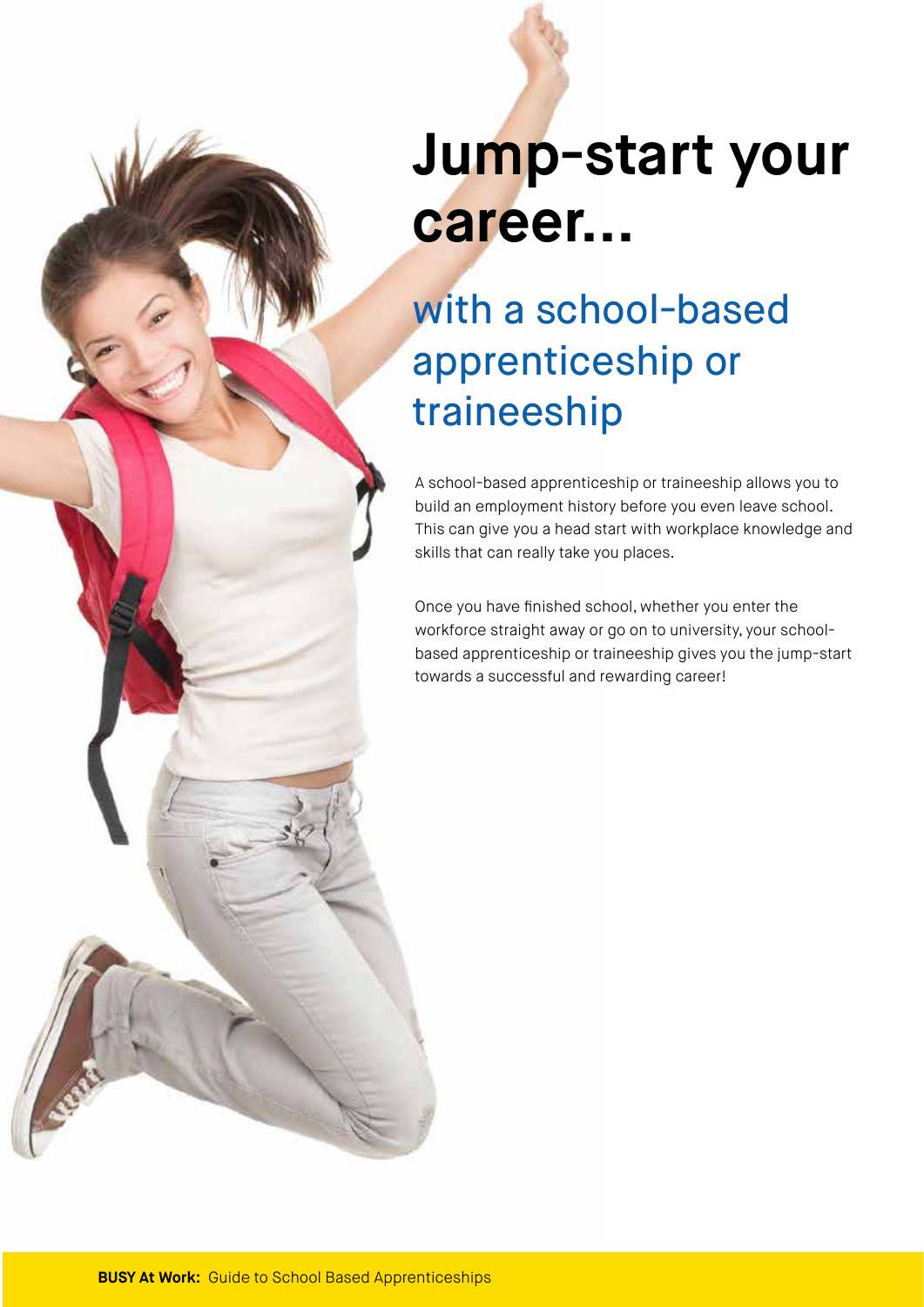## **How it works**

School-based apprenticeships and traineeships (SATs) allow high school students, generally in Years 10, 11 or 12, to work for an employer and train towards a recognised qualification, while still completing their secondary schooling.

Upon approval from your school, your employment and training forms part of your normal school timetable.

Employers are required to provide you with a minimum of 375 hours (50 days)- or 600 hours (80 days) for electrotechnology industry - of paid employment over each 12 month period of the training contract. Over each 3-month period, as a general guide, you will work a minimum of 7.5 hours a week, being either a full day or split shifts.

A SAT will let you go places, whether that's full time work, a trade career, university, TAFE or other training pathways.

With a school-based apprenticeship or traineeship you can:

- Create a pathway from school straight into work or a trade
- Gain a nationally recognised qualification upon successful completion
- Obtain real work-life skills and knowledge
- Earn while you learn
- Obtain an employment history, with references for your resume
- Achieve credits towards your Queensland Certificate of Education (QCE)
- Build your confidence and communication skills



 $66$ 

My goal is to turn my Commercial Cookery apprenticeship into a career path that will allow me to travel the world.



JULIA WALKER

Apprentice Commercial Cookery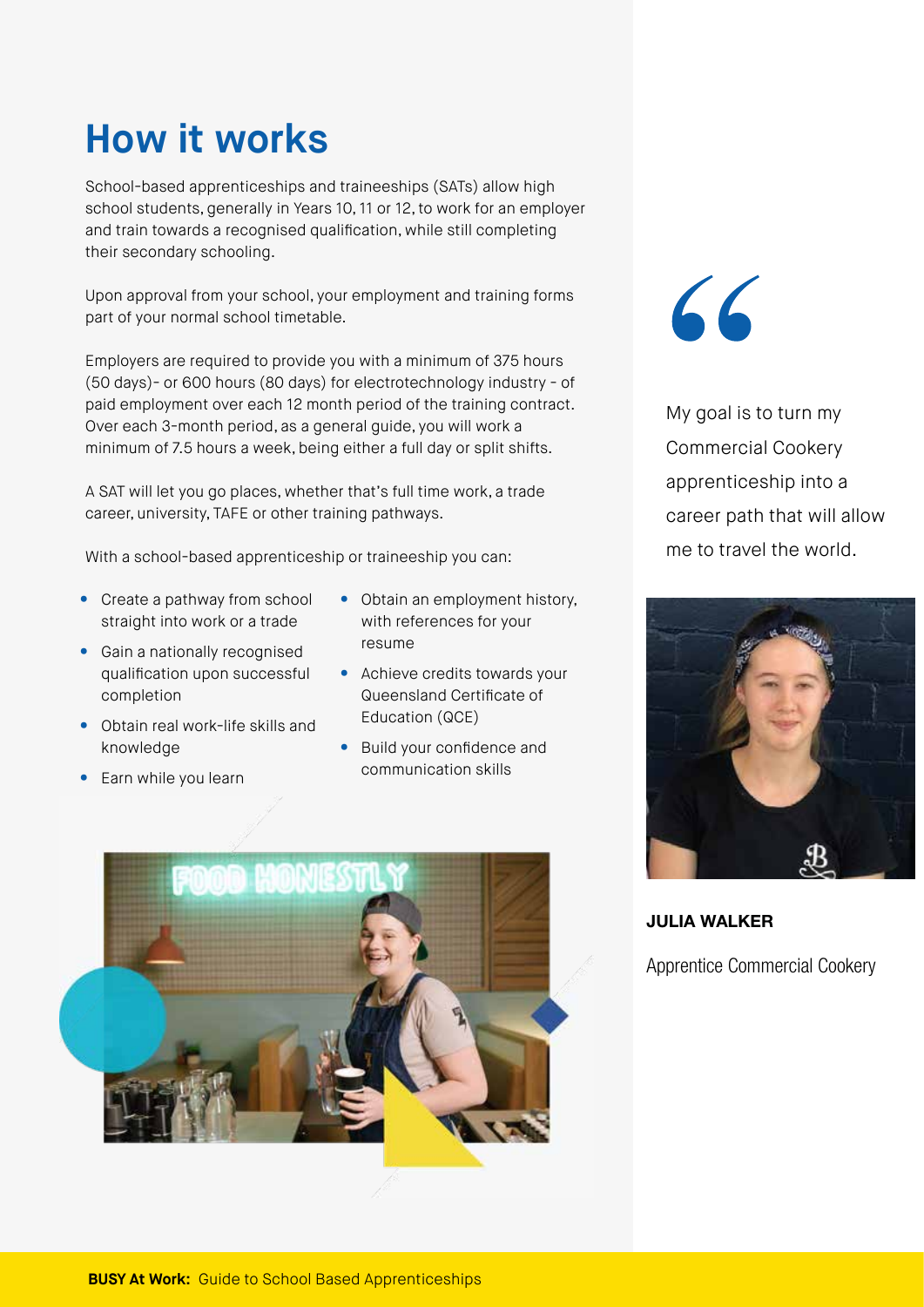## **Frequently Asked Questions**

#### WHAT'S THE DIFFERENCE BETWEEN APPRENTICESHIPS AND TRAINEESHIPS?

A: An apprenticeship usually relates to a trade, eg electrician, hairdresser, chef, plumber or carpenter, etc. A traineeship generally relates to industries that don't need a trade certificate, eg business, retail, hospitality and more.

#### IN A NUTSHELL, WHAT'S A SCHOOL-BASED APPRENTICESHIP OR TRAINEESHIP?

A: A school-based apprenticeship or traineeship (SAT) lets you work as a paid employee while training on the job, and whilst completing your Year 10, 11 or 12 studies. You are also working towards a nationally recognised qualification. Completion of your apprenticeship or traineeship will reward you with QCE points.

#### WILL I BE ELIGIBLE?

A: You will need to still be at school to qualify and be an Australian Citizen, New Zealand passport holder or holder of a visa which allows you to work in Australia. You will need to have the ability to work a minimum of 50 days a year where your employment and training will impact your school timetable in some way.

#### HOW MUCH DO I GET PAID?

A: This depends on your qualification and the award which your employer is required to pay you under. You can find pay rates and information on minimum conditions on the Fairwork website -

#### www.fairwork.gov.au/pay.

Financial assistance may also be available to you or your employer, subject to eligibility. BUSY At Work can provide further information - just call 13 28 79.

#### WHAT IF I FINISH SCHOOL BEFORE MY APPRENTICESHIP OR TRAINEESHIP IS COMPLETED?

A: You can continue with your apprenticeship or traineeship once you leave school, either in a full time or part time capacity, depending on your employer.

#### APPRENTICESHIP OR TRAINEESHIP TAKE?

A: A full-time traineeship can take between 12 – 24 months. A full-time apprenticeship is generally 36 - 48 months. School-based apprenticeships and traineeships may take longer, depending on the qualification you have chosen, how you apply yourself and how quickly you complete the required competencies.

#### HOW DOES THE SCHOOL HELP?

A: You will need your school's permission first. Most students are eligibile and it's best to seek advice and approval from your Guidance Counsellor or Careers Advisor. The school will then work together with you, your parents, your employer and the training provider to assist with any support you need.

#### WHICH TRAINING PROVIDER DO I CHOOSE?

A: You can choose a public institution (like TAFE) or from a range of private Registered Training Organisations who offer the qualification you want. The training provider is responsible for developing your training plan and delivering and assessing your formal training.

#### HOW DOES BUSY AT WORK ASSIST?

A: As a service provider contracted by the government under the Australian Apprenticeship Support Network, BUSY At Work provide support and information to you, your employer and your school. We can also assist you to find a suitable employer in the industry of your choice, guidance in selecting a training provider, assistance with claiming any eligible financial incentives, mentoring support if needed and more. To find out more go to www.apprenticeshipcommunity. com.au

#### CHILD SAFETY AND WELLBEING

The BUSY Group is an organisation that puts the best interests of children and young people first by adhering to the Child Safety Organisation National Principles. A copy of our Child Safety and Wellbeing policy can be found at www. busyatwork.com.au/policies/

#### HOW LONG DOES A SCHOOL-BASED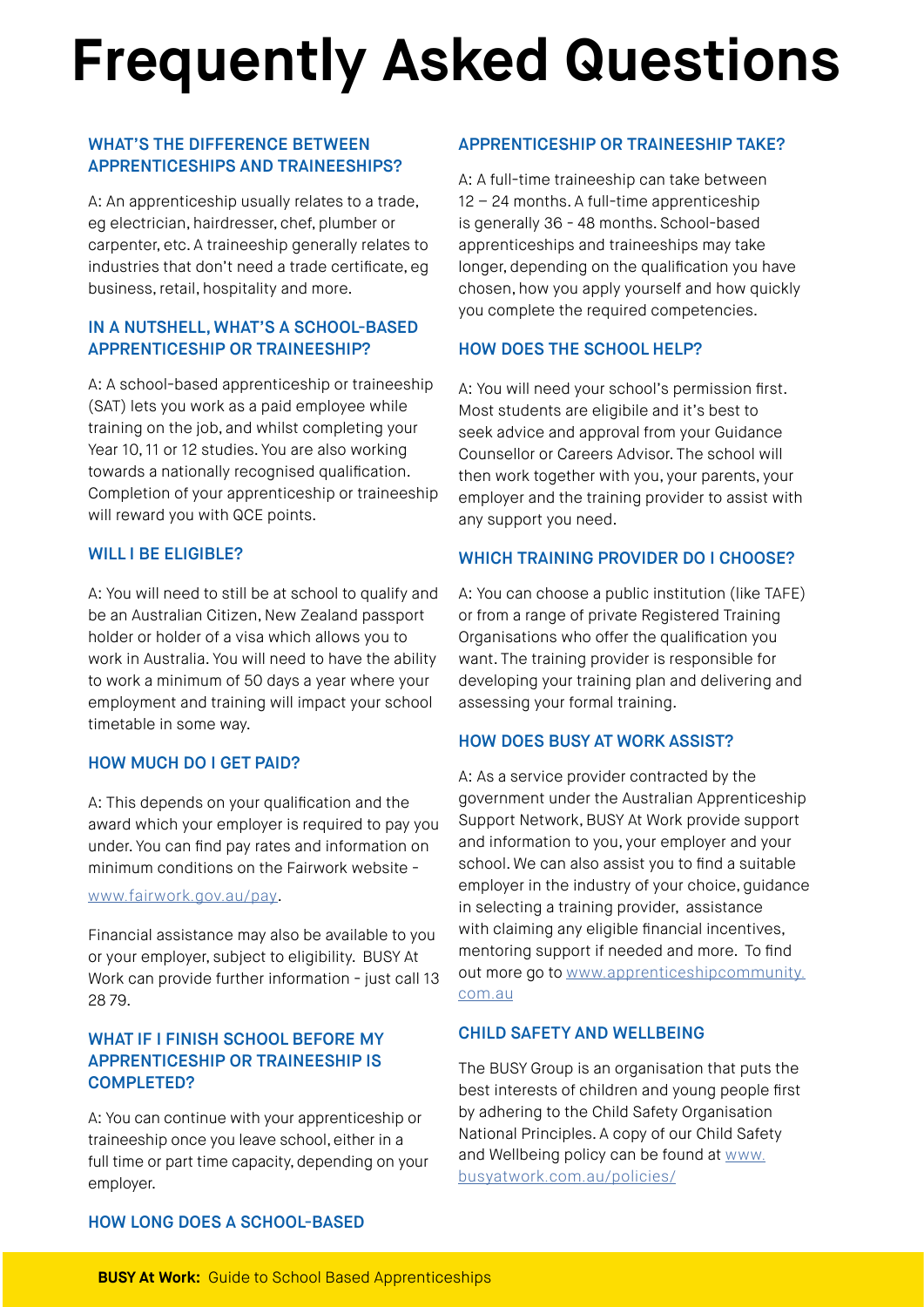### Tips for Success!

When considering a school-based apprenticeship or traineeship make sure you:

- Speak to a VET Coordinator, Careers Advisor or Guidance Counsellor at school.
- Contact BUSY At Work to answer any questions you may have and to find out how we can assist.
- $\vee$  We can provide assistance with career advice, preparing a resume, finding a suitable employer, signing you up to a school-based apprenticeship or traineeship - and more.
- $\blacktriangleright$  Be proactive and also check out your school notice board for jobs that may be advertised or you can also find school-based positions on www.apprenticeshipcentral.com.au
- $\vee$  When you get to interview stage, dress neatly and for the occasion. Be yourself and smile - first impressions count!
- ◆ Once you have started your apprenticeship or traineeship, if you have any issues or questions, contact BUSY At Work, we're here to help and can offer mentoring, advice and other ongoing support.
- You can also access the Department of Employment, Small Business & Training (DESBT) myApprenticeship tool which has helpful resources and information to assist you.

# 66

When I started my schoolbased traineeship I never dreamed that it would lead to me becoming a business owner. This opportunity has set me up for life!



#### AARON THIESS

Former school-based trainee, Cleaning Operations.